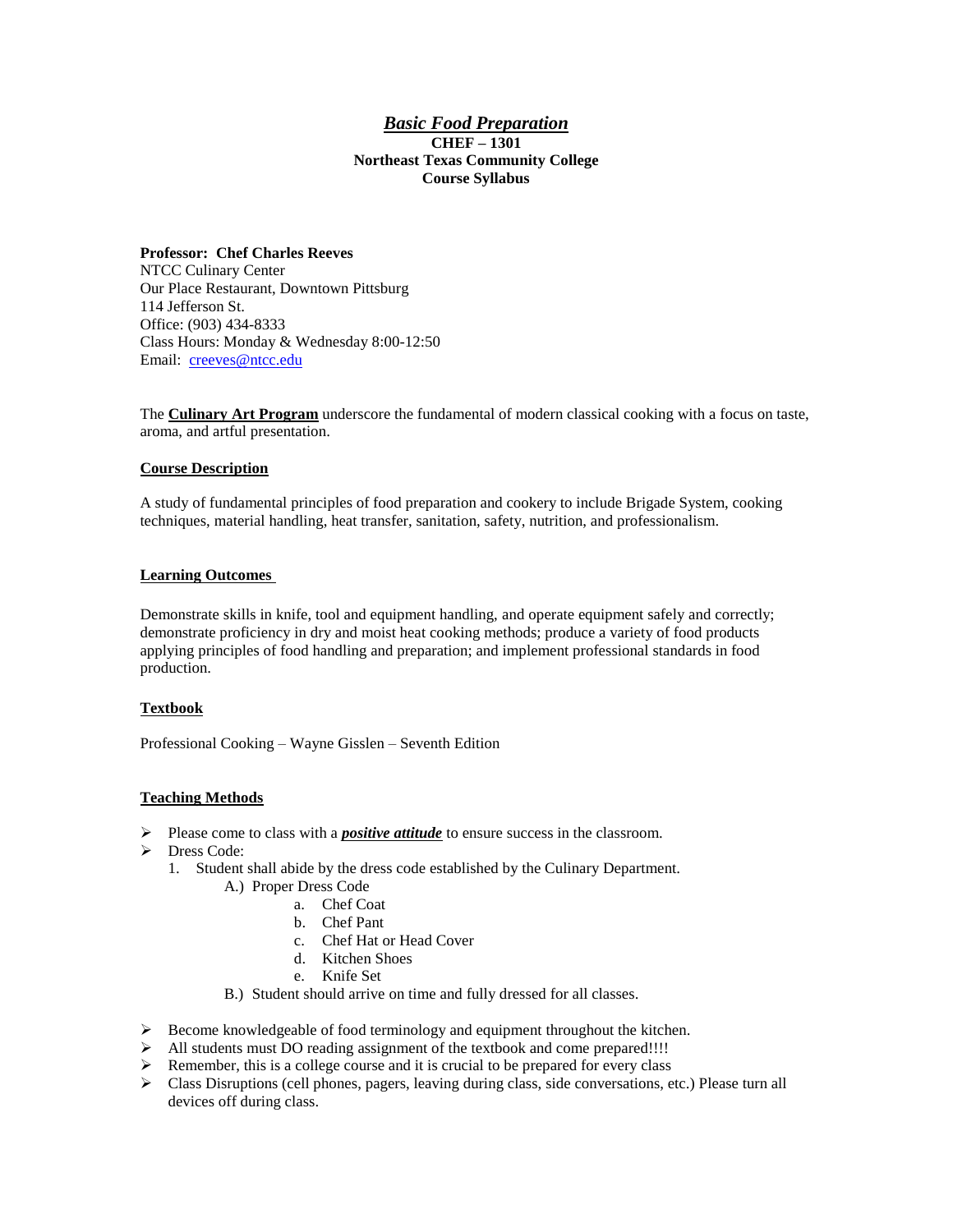**\*\*IMPORTANT NOTE: Students who have poor attendance and little participation in classroom discussion will receive a grade of "F".** 

### **Rules:**

*Students must be on time and complete uniform***. Do not leave without notifying the instructor. Come with book and approved tool kit. No cell phone allowed during class or lab time. Hair must be restrained by a hat or hairnet.**

### **College and Department regulations with regards to absenteeism:**

The Culinary Arts will allow (3) unexcused absences per semester before being dropped from the class. Excused absences will be; jury duty, death in the immediate family, military duty and unforeseen circumstances. It is the responsibility of the student to make up material outside of class time.

### **Evaluation and Grading Criteria**

|                      | Participation/Attendance     | 30%  |
|----------------------|------------------------------|------|
| $\ddot{\phantom{0}}$ | Assignments/Quizzes          | 20%  |
|                      | Projects                     | 10%  |
|                      | Presentation/Professionalism | 10%  |
|                      | <b>Final Examination</b>     | 30%  |
|                      | <b>TOTAL:</b>                | 100% |

### **Grading:**

One (2) major 150 point examinations, evenly spaced through the semester, will be given. A daily grade totaling 200 points will be collected from a series of assignments, lab work and activities, quizzes and daily participation. Team/individual project assigned by instructor will count toward the daily grade. A comprehensive final exam will contribute 300 points to the final grade

| Major Exams (2)                     | 300 Points |
|-------------------------------------|------------|
| Participation/Attendance            | 200 Points |
| Presentation/Professionalism        | 100 Points |
| Daily Grade/Projects                | 200 Points |
| <b>Weekly Comprehensive Quizzes</b> | 100 Points |
|                                     |            |

*TOTAL POINTS*: 900 Points

# **Grade Totals:**

 A= 900 – 800 points B= 799 – 600 points  $C = 599 - 400$  points  $D= 399 - 200$  points F= 199 points or below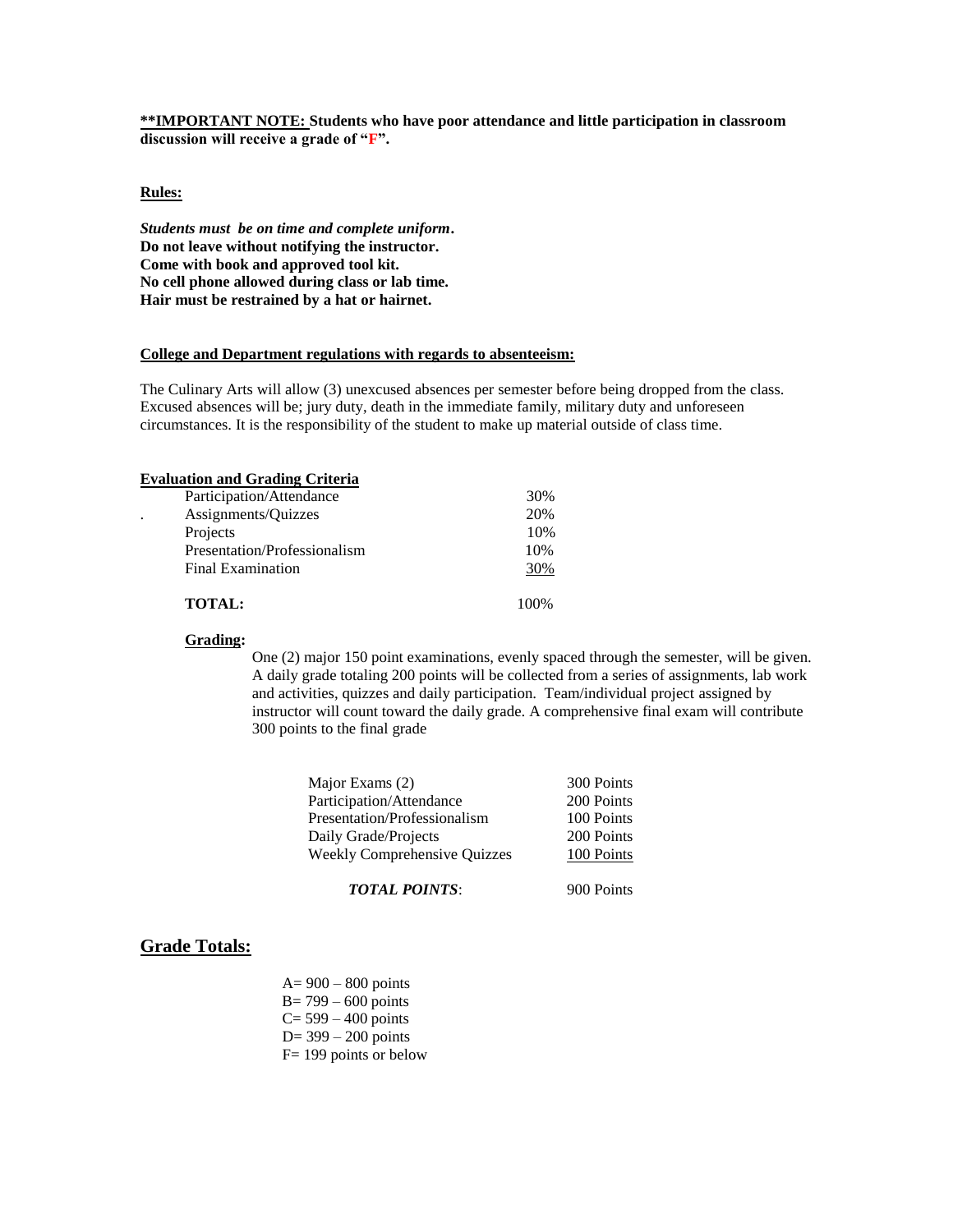## *Topics:* (*This is merely a course outline and is subject to change with prior notice.)*

## **Lectures & Discussions:**

### *Chapter #1*

- o Standards of Professionalism
- o Math in Kitchen (Quiz)
- o Lab

## *Chapter #2*

- o Standards of Professionalism (Safety)
- o Demonstrate skills in knife
- o Math in Kitchen
- o Lab

## *Chapter #3*

- o Cooking Terms
- o Demonstrate skills in knife
- o Tool and equipment handling
- o Math in Kitchen
- o Lab

## *Chapter #4*

- o Basic Cooking Principles
- o Demonstrate skills in knife
- o Lab

## **Chapter #5**

- o Total Yield
- o Converting Recipes
- o Serving Size

## **Chapter #6**

- o Mise En Place
- o Preliminary Cooking and Flavoring
- o Preparation for Frying & Saute
- o Lab

## *Chapter #8*

- o Mirepoix & Stocks
- o Roux
- o Glazes & Sauces
- o Lab